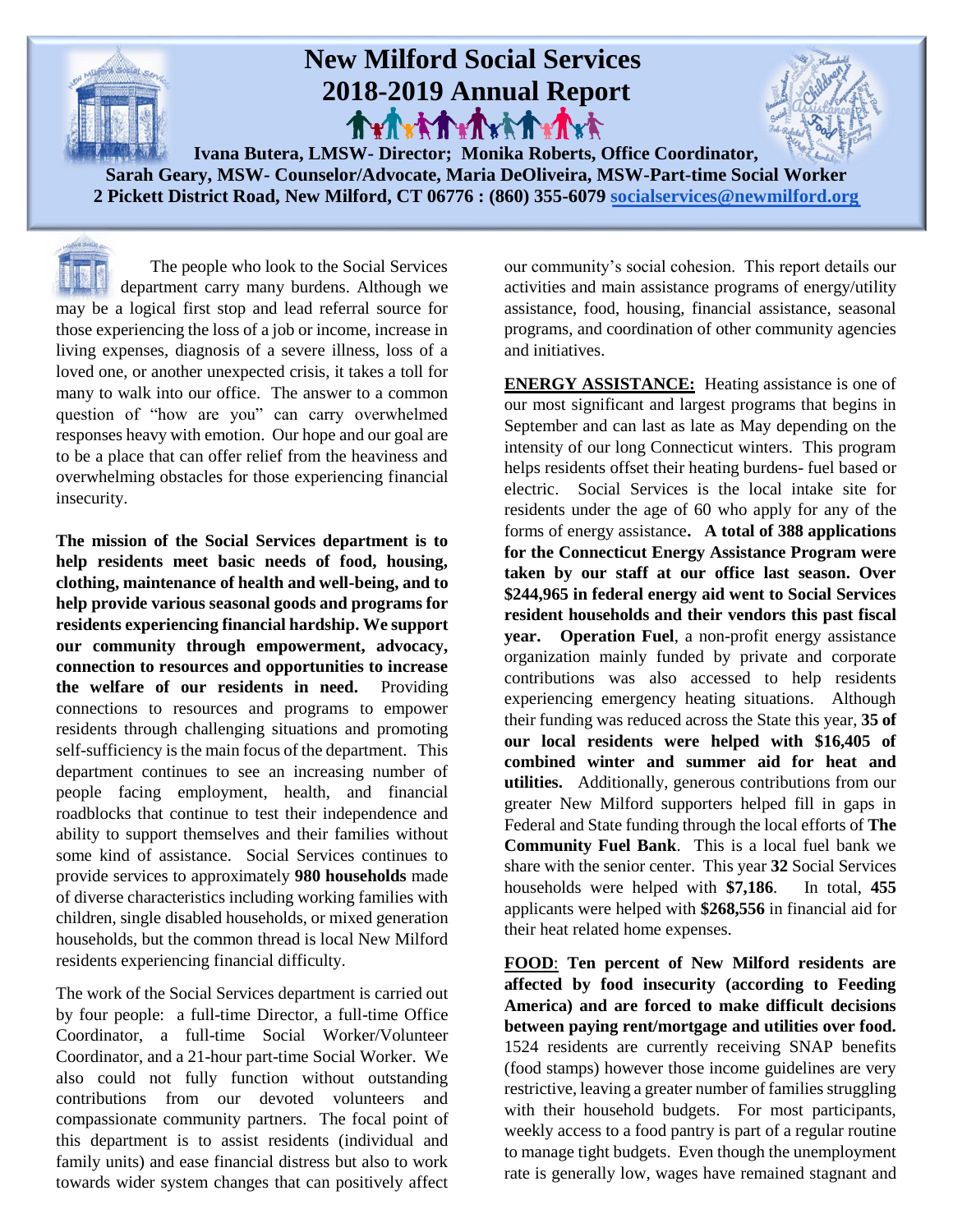not keeping pace with increases to such living expenses as rent, utilities, transportation, child care, and food. According to the ALICE report by the United Way of Connecticut, 29% of New Milford households are struggling to make ends meet. Struggling with hunger is not restricted to families, many seniors and disabled in our town struggle with food as living on a fixed income leaves little room to accommodate any increase in living expenses. **The New Milford Food Bank** is our main response to helping those combating food insecurity. **Last year we distributed 8893 bags of food totaling over 80,000 meals. This is almost a 5% increase from the previous year. 40% of users were families with children and 43% were seniors. We served 230 children and 105 seniors on average each month, and an average of 292 households utilized the food bank every month. Emergency food vouchers to local grocers were given to 74 households.** All food products received came from donations, but some donations were monetary instead of in-kind goods. **We expended \$21,560 for groceries and emergency food vouchers, but the majority of the thousands of items of shelf stable and fresh foods were generously donated directly from our community supporters.**

When budgets are restricted, choices of what to buy lean towards cheaper less nutritionally valued food items. Many families struggle to buy higher quality protein rich foods, whole grains, fresh fruits and vegetables. Our food bank continues to operate a full-choice pantry. Our space capacity continues to allow us to offer a dignified and respectful way for participants to shop for a variety of healthy food options. 1469 registered recipients were able to choose from a wide assortment of meat, dairy, fresh vegetables and fruits, as well as low sodium, low sugar, gluten free, and organic items. We are very appreciative to our vendors and grocers**, Big Y, Stop & Shop, Aldi, Northville Store, Walmart, The Connecticut Food Bank, Fort Hill Farm of New Milford, Washington's Judea Community Garden, Litchfield Food Rescue** and many others, who partner with us to provide bakery, fresh produce, meat, rescue items as well as hosts to many community food drives. We also owe an incredible thank you to the **Community Culinary School of Northwest CT** for donating 6261 of homemade meals to our food bank families. Another thank you to **Kent School and Camilla's Cupboard** for providing 2000 weekend lunch bags for the children of our food bank patrons. The New Milford Food Bank relies solely on community donations. For our food and financial donations we would like to thank: **NM Lion's Club, the Women's Club of greater New Milford, United Way of Western CT, Paradice Cruisers** 

**("Thanksgiving in July" car show), the Rotary Club, AARP (New Milford and Brookfield chapters), the VFW Auxiliary, NM Postal Workers, The Odd Fellows and Palm Rebekah Lodge, The NM Police Dept., Northville Baptist Church, St. Paul's Anglican Church (Brookfield), Temple Sholom, Our Lady of the Lakes RC Church, the local Knights of Columbus, First Congregational Churches of New Milford, Bridgewater and Washington, St. John's Episcopal Church of NM, Trinity Lutheran, NM Church of Christ, the United Methodist Church (for its pantry "Our Daily Bread"). Tori & Howard Co. and local business operations, Kimberly Clark, the NM Board of Realtors, local banks and Park Lane Animal Hospital have also helped to keep the Food Bank going. In the schools, Northville, Hill & Plain, Sarah Noble, Canterbury, and Kent School, deserve an extra big shout-out for their on-going efforts. Schaghticoke and NMHS clubs and teams also held successful food drives and participated in "Walk a Mile for a Meal". Parks & Rec, the Youth Agency and Town Clerk all chipped in, as did Public Works, the Mayor's Office and Town employees. We are grateful to many child care centers, Girl and Boy Scout troops and other youth groups and businesses that hold events or food drives and our loyal individual donors. We appreciate and rely on all of you!**

Coordinated by the strong efforts of our Social Worker, Sarah Geary, the daily operations of the food bank owe its success to the 15-20 weekly volunteers who devote endless hours preparing and assisting our participants with their food choices. Throughout the week many helping hands come together to pick up food donations, sort contributions and re-stock shelves, freezers and refrigerators, culminating in compassionate escorting of our food bank clients on distribution day.

To round off our connection to food assistance is the **New Milford Farmers Market Collaborative**. This is the third year of this program which has given SNAP recipients the ability to double their SNAP (food stamps) dollars to purchase fresh fruits and vegetables at the local farmers market. We continue to see a growth in utilization with a 27% increase over the previous year and have seen a stronger partnership with our farm vendors. We are also extremely grateful to our fiduciary donors who have helped with our doubling incentives: **The Harcourt Foundation, The Goldring Family Foundation, St John's Episcopal Church, the First Congregational Church of New Milford, Candlewood Valley Pediatrics and the United Way of Western Connecticut.**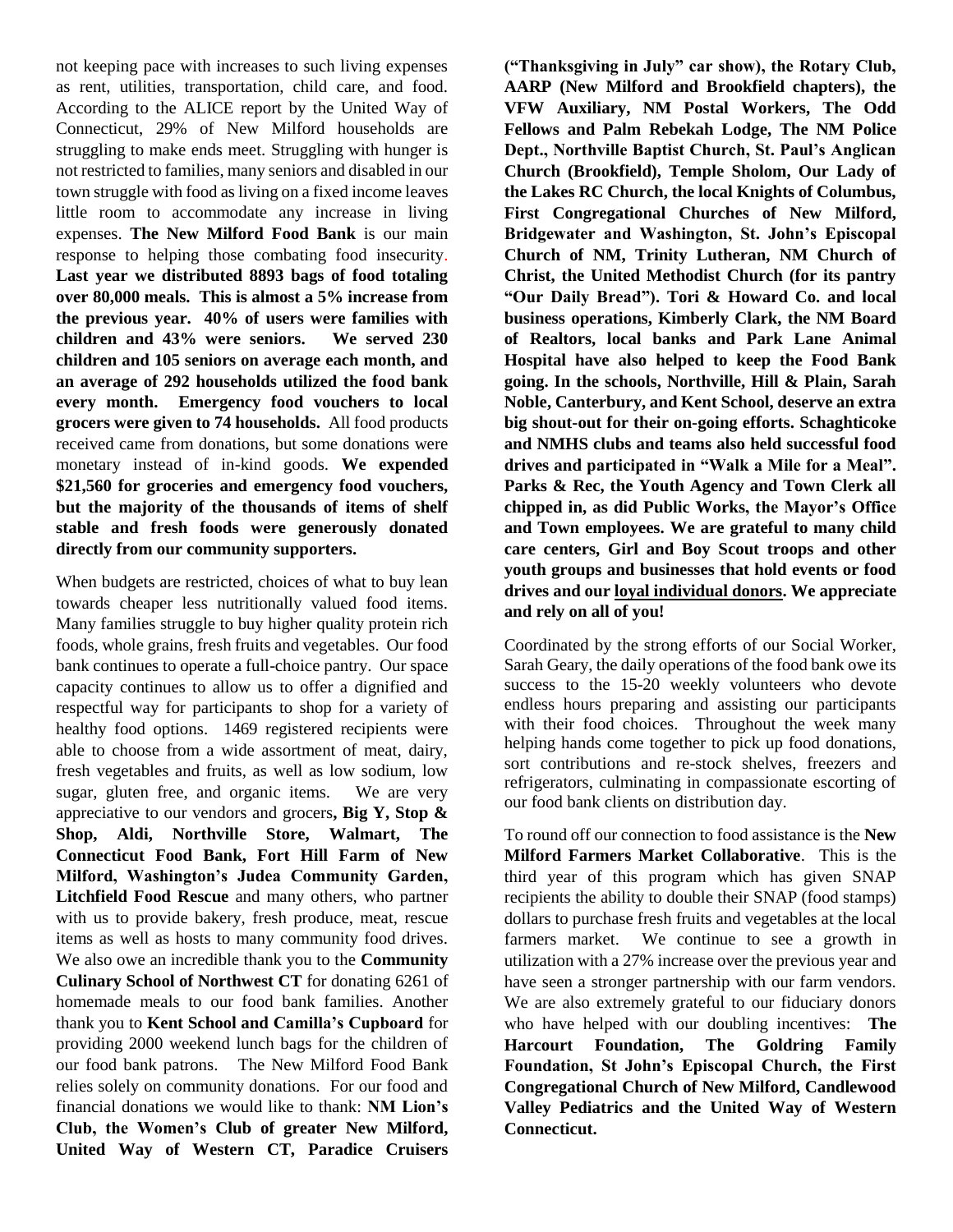**HOUSING:** Phone calls and inquires for housing are numerous at Social Services throughout the year. It is the largest expense that poses the most daunting and frustrating challenge to many folks facing budgetary constraints. Local rents are on the rise. A family of four looking for a 3-bedroom apartment will find it challenging to pay less than \$1500 plus heat and utilities. **The average CT household of four would have to make at least \$77,484 to survive, according to the United Way's ALICE report. And an average minimum wage worker would have to work 101 hours/week to afford a 2-bedroom apartment in CT, according to Out of Reach 2019.**

For those searching for help with housing, whether searching for new housing or trying to maintain the one they have, this office becomes a starting point. Sometimes this office is able to respond with housing grants to offset a month of rent or mortgage. We also provide resources and referrals to housing agencies and advocacy with the landlord with the goal of preventing an eviction or stabilizing a new tenancy.

**The Hope Fund** has been our way to assist with housing grants to help prevent evictions, back mortgage payments, or security deposits as residents deal with several hardships such as job loss, illness, home/car repair, or childcare cost increases. **Last year, we assisted 42 residents with \$17,610** through this fund which is supported by private community donations and grants. Last year we received a substantial donation from the **Archbishop's Annual Appeal thanks to Our Lady of the Lakes Roman Catholic Church and from the Thrift Mart of New Milford** among other private donors and community groups and individuals. We are extremely grateful to all our supporters! We were also able to **assist 7 residents with \$2000 through support from the Salvation Army.**

This office also assisted 75 disabled households with the Renter's Rebate program totaling \$43,723 in grants from the State of Connecticut.

**FINANCIAL ASSISTANCE:** As our mission states, we become the referred agency when New Milford residents experience financial hardships. We assess the presenting financial needs, including counseling and budget guidance, and work to connect individuals to programs to try to help manage limited budgets. Within critical times, we are also able to assist with financial aid grants through our charitable **Good Samaritan Fund**. This last year, we issued **172 grants and vouchers totaling \$36,204** to households in financial distress. Many of the crises we have helped to relieve were utility shut offs, medical needs, critical car or home repairs/expenses, job or

education, as well as expenses for children like child care costs, activities and programs. As with our other programs like the Food Bank and the Hope Fund, the Good Samaritan Fund operates solely on donations from private and community gifts. Our gratitude is extended to our dear long term supporters like the **ThriftMart of New Milford, the Hartcourt Foundation, as well as the Martha and Mary Fund of St Francis Xavier Roman Catholic Church** who has matched many grants for the more critical of situations. Also, many groups and individuals have donated very generously and **we are extremely grateful to all our donors**. **A special thanks to the on-going support of MVP-SOS for their sponsorship of children activities, and a special mention to Bank Street Theater for their extra effort this past year.** In addition, we were also able to **assist 43 residents with \$2334 towards utility and transportation assistance through support from the Salvation Army.**

**FINANCIAL FITNESS EDUCATION:** Helping residents with their financial situations by connecting them to skill-building tools that can better their budget management, increase savings, and improve mindful spending is imperative to our work. We see it as a priority to help people have a better relationship with their money and to set goals that can lead to financial security. This is done directly with clients, through educational writings in our monthly newsletter and through workshops such as the ones we do for every class of the Community Culinary School. We educate ourselves and use learning tools provided by the Consumer Financial Protection Bureau and the Center for Financial Social Work.

**COMMUNITY PARTNERSHIPS:** Our ability to accomplish much of the work we do at the Social Services Department is not without the essential partnership and support of the greater New Milford community. Our office becomes a point of first contact. A place our partners and supporters will look to as a center point for services or to gauge community need. From services providers to civic and church groups, town departments, charitable organizations and youth groups, businesses and individuals, we have been extremely fortunate to be part of team of compassionate supporters- a symbiotic relationship of giving and receiving that has improved the daily lives of many of our neighbors.

**Special mentions this past year to Paradice Cruisers**. This community group has been friends of Social Services for many years and they have celebrated 10 years of community giving and community compassion that has been exceptional! We would also like to add special recognition to the **First Congregational Church of New**